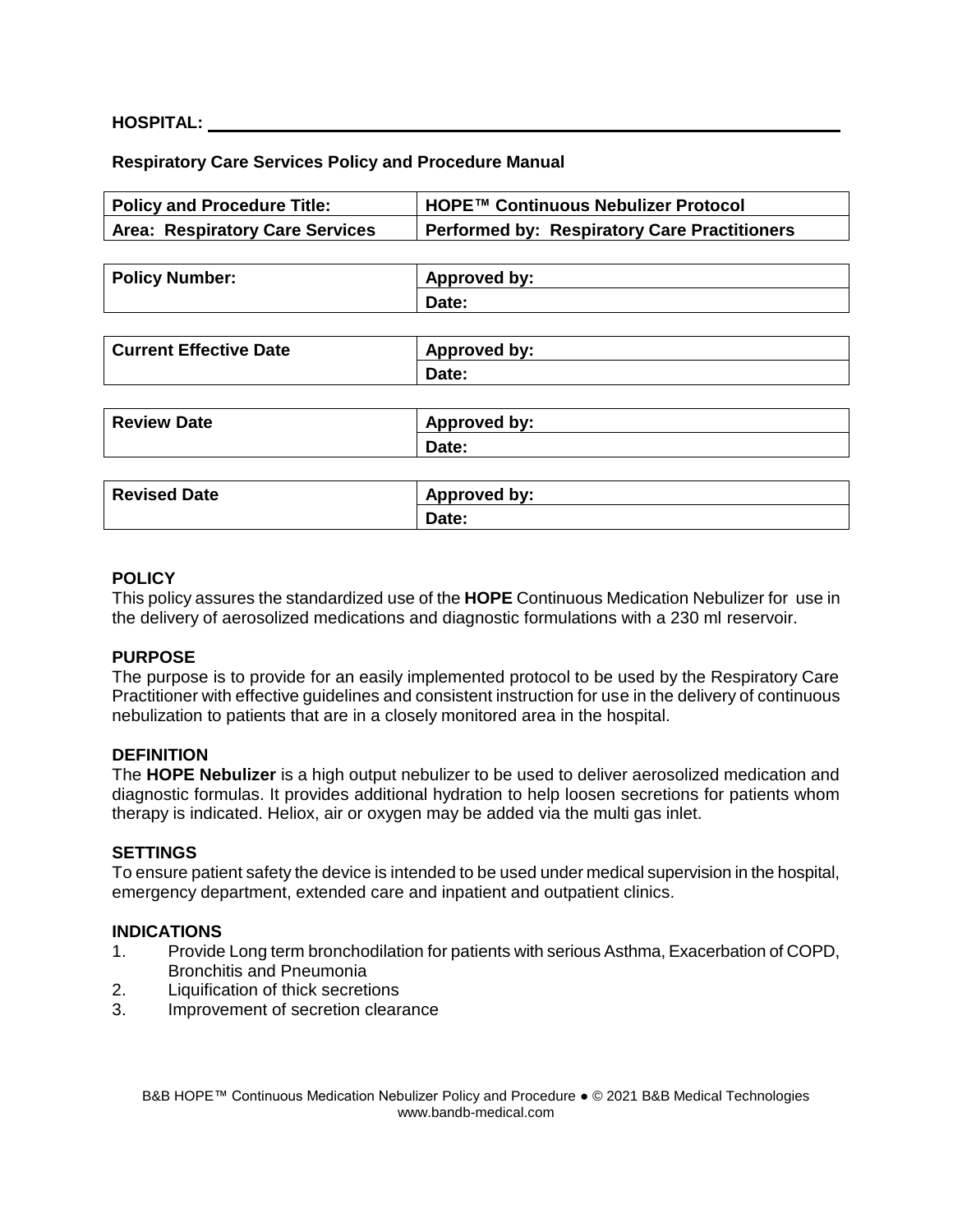# **EQUIPMENT**

**B&B HOPETM Nebulizer** (P/N 11310), Oxygen and/or medical grade air at 50 psi, Blender, Oxygen Analyzer with Alarm, Aerosol Tubing, Mask or other delivery device, Cardiac monitor (if indicated) and Pulse Oximeter (if indicated). A Heliox regulator can be used for the delivery of 80/20 Helium-Oxygen Gas Mixture.

# **PROCEDURE**

# **A: Application/Preparation Steps**

- 1. Therapy should be initiated in the ER, Critical Care Unit, and Pediatric Critical Unit or in an area in which the patient's EKG may be monitored continuously.
- 2. After an order has been received, the therapist is to verify the order in the patient's chart. The treatment must be reordered every 24 hours by a physician.
- 3. After checking the patient's ID, the therapist is to explain the procedure to the patient and answer any questions the patient may have.
- 4. Wash hands and assess patient's heart rate, breath sounds, respiratory rate, peak flow, color, use of accessory muscles, patient's oxygen needs (current ABG) or  $SaO<sub>2</sub>$ .
- 5. Set up a continuous pulse oximeter to establish baseline saturation and monitor the patient.
- 6. Attach flowmeter to 50 psi gas source.
- 7. Attach the HOPE Nebulizer to the flowmeter or blender (Figure 2).
- 8. Attach the corrugated tubing to the HOPE nebulizer output and to the aerosol mask or other delivery device (Figure 1).

# **B: Application/Action Steps**

- 1. PREPARE MEDICATION per protocol of this policy (Section E).
- 2. Pour medication into the HOPE nebulizer reservoir using aseptic technique.
- 3. Set flow meter to 10 liters per minute and adjust  $Fi0<sub>2</sub>$  per chart or Blender to meet patient needs after attaching appropriate size mask to the patient.
- 4. Monitor the patient for adverse reactions and check the HOPE nebulizer every 30 minutes x 2 hours
- 5. To determine approximate use of medication, look at the marks on the side of the nebulizer (marks on nebulizer are in 25 ml increments). Adjust the flowmeter by small increments to achieve desired output of 25 ml/hour, without auxiliary flow.
- 6. When using auxiliary flow output increases. Mix one more hour of medication to accommodate increased output.

## **C: Application/ Patient Assessment**

- 1. Monitor the patient's Pulse before, during treatment, every 30 minutes x 2 hours, then every 2 hours, and post treatment.
- 2. Assess Breath sounds before, during and post treatment.
- 3. Assess patient with Pulse oximeter before, during and post treatment.
- 4. In pediatrics, a TCM may be used to monitor patient pre, during and post treatment to monitor PaCO $2$ .
- 5. Measure Peak Flow rates before treatment, during treatment every hour x2, then every 2 hours and post treatment
- 6. Measure and quantify Sputum production.
- 7. Document Subjective statements by patient.
- 8. Monitor and document patient position, color and level of cooperation.
- 9. Monitor and document complications or problems noted during therapy.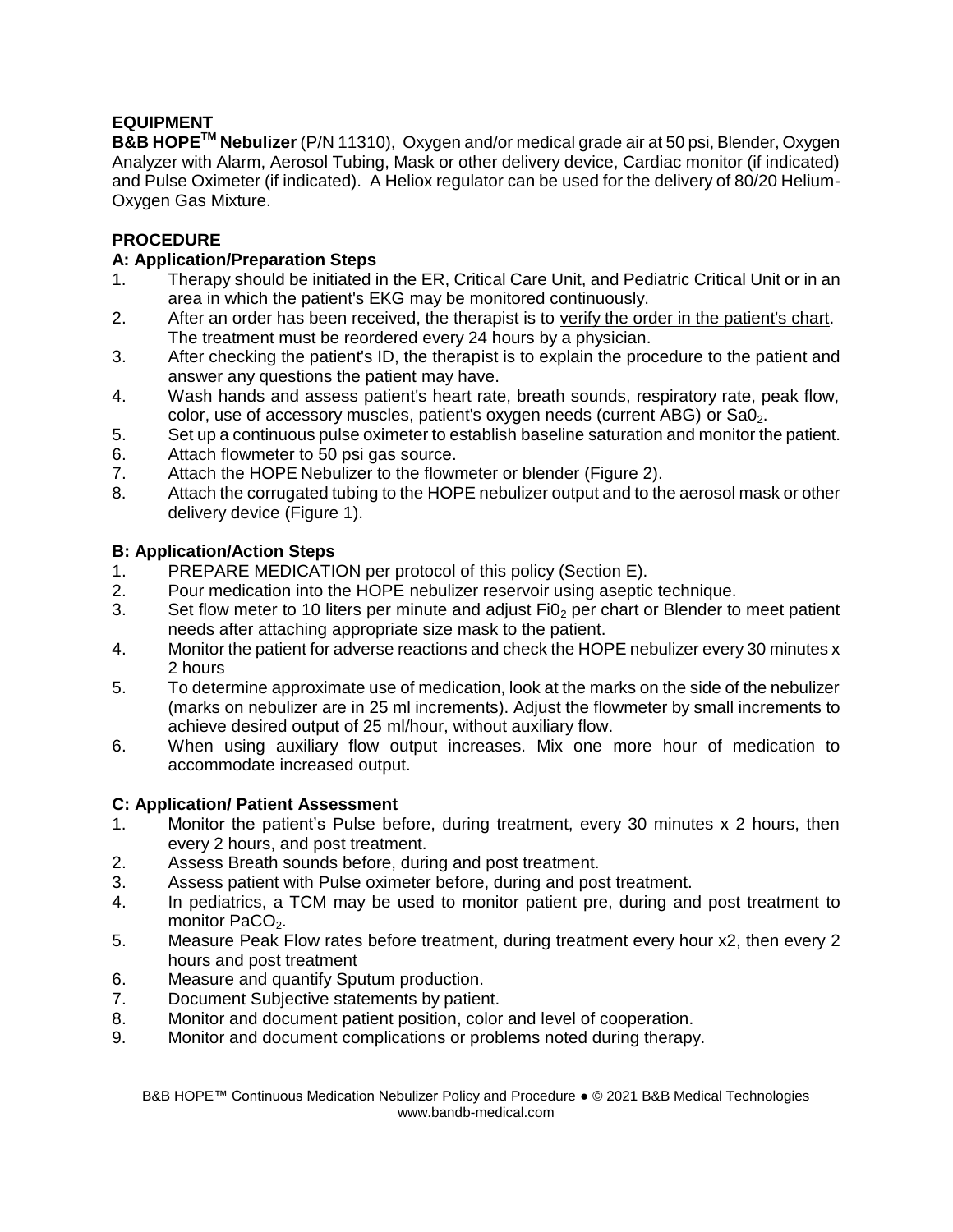- 10. Measure and monitor Electrolyte levels at physician discretion, if patient is receiving agonist therapy greater than 4 hours
- 11. Reevaluate the patient after initial 2 hours of therapy for possible decrease in drug dosage level

## **D: Documentation/Charting**

- 1. Check the patient and document the following information every 30 minutes for the first 2 hours, then every 2 hours on the Patient Flow Sheet
	- A. Date and time
	- $B.$  Fi $0<sub>2</sub>$
	- C. Heart rate
	- D. Respiratory rate
	- E. Breath sounds
	- F. Oxygen saturation/TCM reading or  $ETCO<sub>2</sub>$ <br>G. Peak expiratory flow
	- Peak expiratory flow
	- H. Side effects and remarks
	- I. ABG information
	- J. Mental status
	- K. Respiratory Care Practitioner signature

## **E: Prepare Medication Protocol**

This protocol is a guide to the preparation of medication. Physician orders as to medication content and strength must be on the chart prior to start of Continuous Bronchodilator Nebulization Therapy (CBNT). It is inherent to this therapy that the patient may need to have the dosages changed several times after the initiation of this procedure. The therapist must be aware of the signs that indicate the need for dosage change and alert the physician to any change in the patient's status.

## **Guidelines based upon the dosing chart included with the HOPE Nebulizer:**

- 1. Initial Gas flow consideration is 10 lpm of 100% source gas driving the nebulizer
- 2. The medication delivery is based on physician prescription for mg/hr or ml/hr of bronchodilator
- 3. Mg/hr of medication ordered  $x = 0.2$  = ml of medication used per hour.
- 4. Output of nebulizer ml of medication = ml of diluent (normal saline)
- 5. Multiply diluent and medication times hours you want to deliver; up to 8 hours @ 10 lpm (maximum volume of nebulizer is 220 ml).

# **SAMPLE MEDICATION CALCULATION: SEE Dosing Chart on back of HOPE Nebulizer**

**Instruction Sheet.** This is a sample calculation. Ideally, when setting up CBNT, the initial fill and dosage should be for 3 hours.

> MEDICATION + DILUENT = OUTPUT OF NEBULIZER (25 ml/hr. @ 10 lpm) Albuterol 0.5% (5 mg = 1 ml, 10 mg=2 ml, 15 mg=3 ml, 20 mg=4 ml)

#### **Dosage recommendations**

| Medication | Adult               |  | Pediatric                     |
|------------|---------------------|--|-------------------------------|
| Albuterol  | 2.5 to 20.0 mg/hour |  | $\vert$ 0.3 to 0.5 mg/kg/hour |
| Atrovent   | $0.5$ to 1.0 mg/hr  |  |                               |

B&B HOPE™ Continuous Medication Nebulizer Policy and Procedure ● © 2021 B&B Medical Technologies www.bandb-medical.com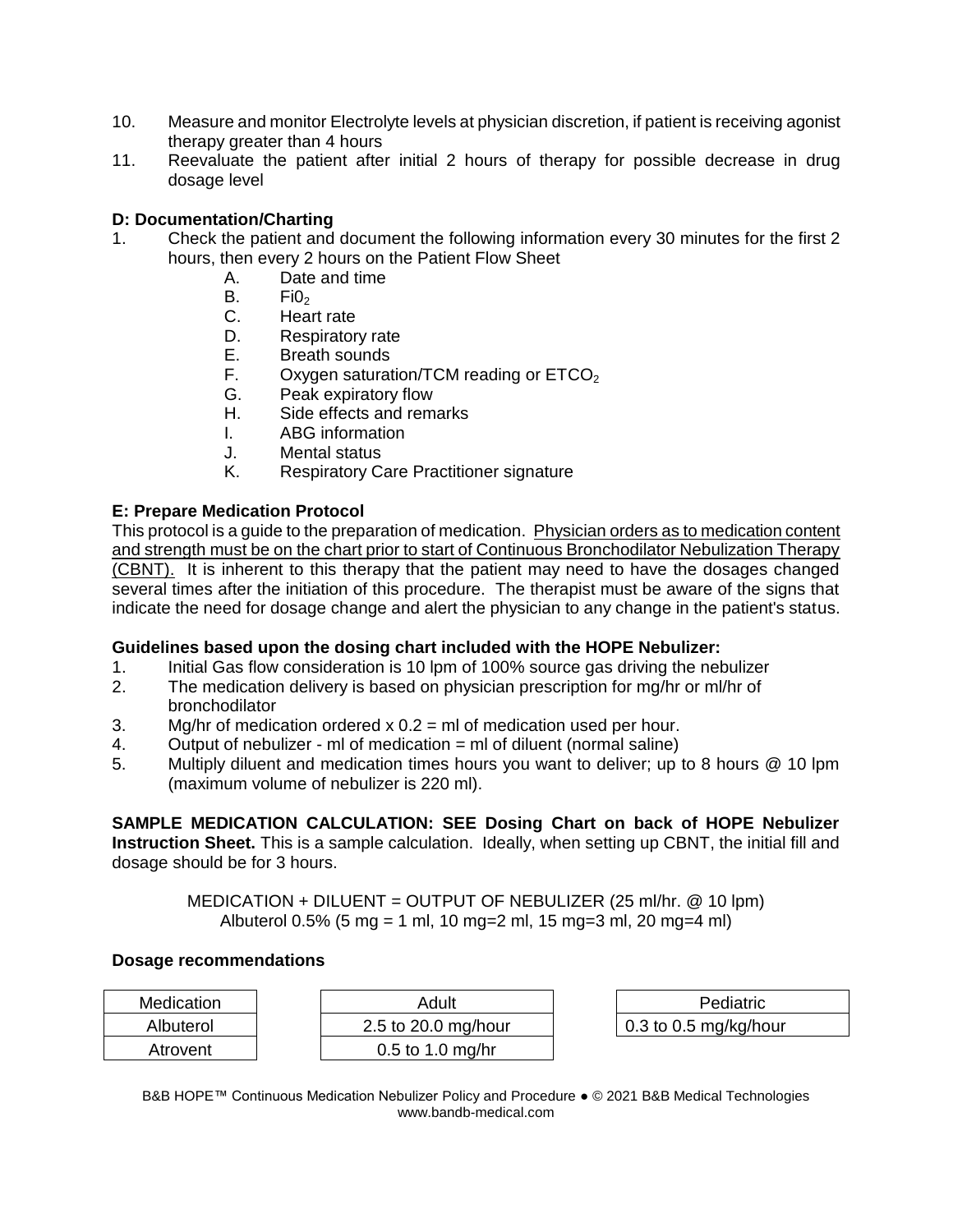The use of other than the above bronchodilators for the CBNT for severe bronchospasm should be reviewed by the physician in regards to the following criteria. The ideal drug for this form of therapy has high efficacy with side effects which are both infrequent and benign. The drug may not have metabolites, which are bronchoconstrictors.

The pulmonary deposition of drug is dependent upon the following:

- A. The duration of exposure.
- B. The drug concentration in the aerosol mist.
- C. The patient's minute volume and respiratory rate.
- D. Other physical factors such as the inspiratory flow rate, airway diameter and route of administration.

Initially, patients with severe bronchospasm may have reduced tidal and minute volumes, as well as decreased airway diameters. The reduced volumes in combination with high inspiratory flow rates and narrow airways can lead to a marked reduction in the amount of drug deposited in the lungs. In this situation, a stronger dose is needed to achieve bronchodilation. High doses may lead to side effects as the patient "opens up". When the patient improves, their minute volume and airway diameters may increase and their inspiratory flow rates decrease. The resulting increase in the amount of drug being deposited in the lungs may lead to side effects such as nausea, vomiting, tachycardia and a decreased electrolyte levels (K+ in particular). To avoid this, the patient should be reassessed often and the dose reduced as improvement is noted.

## **F: Contraindications:**

- 1. Absence of the above indications.
- 2. Increased heart rate of >25 beats or as defined by the physician.

# **G: Treatment Complications:**

A complete reassessment is indicated any time the patient vomits. Failure may include, but is not limited to the following:

- 1. Failure to significantly respond in 4 hours.
- 2. Decreasing aeration over time or increased wheezing without a simultaneous increase in aeration.
- 3. Worsening blood gases.
- 4. Decreasing pulse oximeter readings or an increasing need for higher Fi0<sub>2</sub>'s to maintain the same saturation.
- 5. Increased work of breathing.
- 6. Anything that leads you to believe, through your patient assessment, that the patient is getting worse.
- 7. When treatment failure is suspected, re-evaluate the patient and contact the physician immediately.

## **H: Precautions and Adverse Events**

- 1. Exhaled aerosol or patient coughing may spread active pulmonary infections.
- 2. The HOPE Nebulizer is intended for single patient use.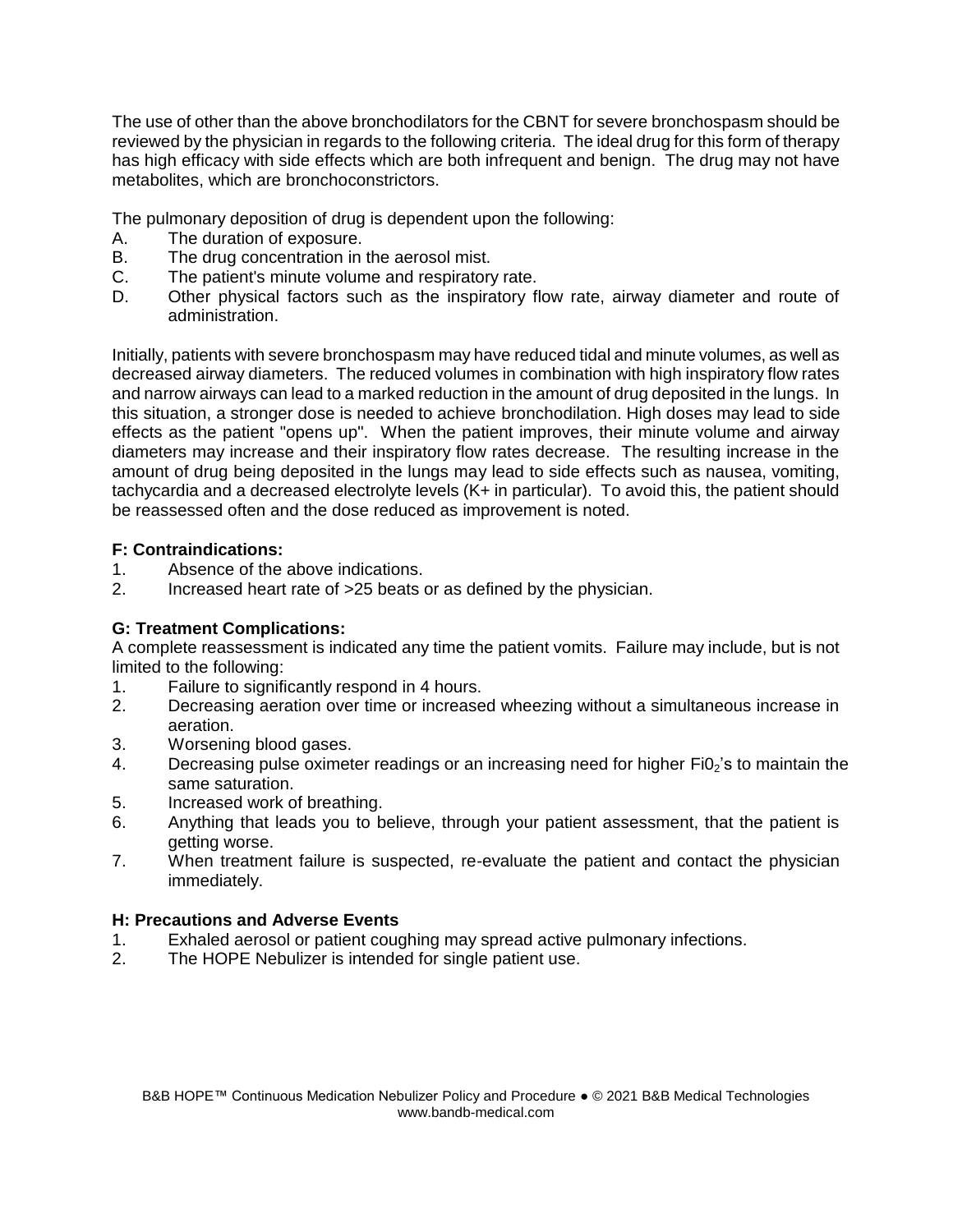#### **PROCEDURE A. Fi0<sup>2</sup> CHART IMPORTANT: Use oxygen analyzer to verify Fi0<sup>2</sup> IMPORTANT: Auxiliary flow increases nebulizer output, mix one more hour of medication.**

| <b>Primary Gas</b> | Oxygen at 10 Lpm | <b>Primary Gas</b> | Air at 10        |
|--------------------|------------------|--------------------|------------------|
| Secondary Gas      |                  | Secondary Gas      |                  |
| Air                |                  | Oxygen             |                  |
|                    | FiO <sub>2</sub> |                    | FiO <sub>2</sub> |
| 12 Lpm             | 56%              | 1Lpm               | 28%              |
| 8 Lpm              | 64%              | 2 Lpm              | 34%              |
| 4 Lpm              | 77%              | 3 Lpm              | 40%              |
| 2 Lpm              | 87%              | 6 Lpm              | 50%              |

| <b>Primary Gas</b> | Oxygen at 10 Lpm | <b>Primary Gas</b> | Air at 10 Lpm    |  |
|--------------------|------------------|--------------------|------------------|--|
| econdary Gas       |                  | Secondary Gas      |                  |  |
| Air                |                  | Oxygen             |                  |  |
|                    | FiO <sub>2</sub> |                    | FiO <sub>2</sub> |  |
| 12 Lpm             | 56%              | 1Lpm               | 28%              |  |
| 8 Lpm              | 64%              | 2 Lpm              | 34%              |  |
| 4 Lpm              | 77%              | 3 Lpm              | 40%              |  |
| 2 Lpm              | 87%              | 6 Lpm              | 50%              |  |

# **PROCEDURE**

# **A. Heliox Therapy**

## **Using 80/20 Heliox: 50% Fi02 50% Helium**

- 1. Set the Primary gas delivery at 10 lpm oxygen. Auxiliary gas 80/20 Heliox at 17 lpm or 15 lpm on the preset Heliox regulator
- 2. For every hour of medication delivery, mix 2 hours of solution.
- 3. Use alarmed oxygen analyzer to titrate nebulizer output to  $50\%$  Fi $0<sub>2</sub>$ .

# **IMPORTANT: Use oxygen analyzer to verify Fi0<sup>2</sup>**

**IMPORTANT: Auxiliary flow increases nebulizer output, mix one more hour of medication.**

## **B. Guidelines for Auxiliary Flow and Nebulizer Output**

With the addition of auxiliary flow (lpm), the out put of the nebulizer increases. The Hope Output Chart provides guidelines with average output in ml per liter of gas delivered to the patient. This chart provides the approximation of change in time for delivery of the medication along with average output of the medication delivered to the patient.

| Source Gas<br>Oxygen<br>$(100\%)$ | <b>Auxiliary Flow</b><br>Air or Heliox | <b>Total Flow</b> | Average<br>Output | Average<br>Output in ml<br>per liter of<br>gas | 25 ml of<br>solution will<br>nebulize in<br>approx time |
|-----------------------------------|----------------------------------------|-------------------|-------------------|------------------------------------------------|---------------------------------------------------------|
| $10 \, \text{lpm}$                | 0                                      | 10 lpm            | 25 ml/hr          | 0.042                                          | 1 hour                                                  |
|                                   |                                        |                   |                   |                                                |                                                         |
| 10 lpm                            | Im(21%)                                | 11 lpm            | 26.9 ml/hr        | 0.041                                          | 55 minutes                                              |
|                                   |                                        |                   |                   |                                                |                                                         |
| 10 lpm                            | 15 lpm (80/20<br>Heliox)               | 25 lpm            | 50 ml/hr          | 0.031                                          | 30 minutes                                              |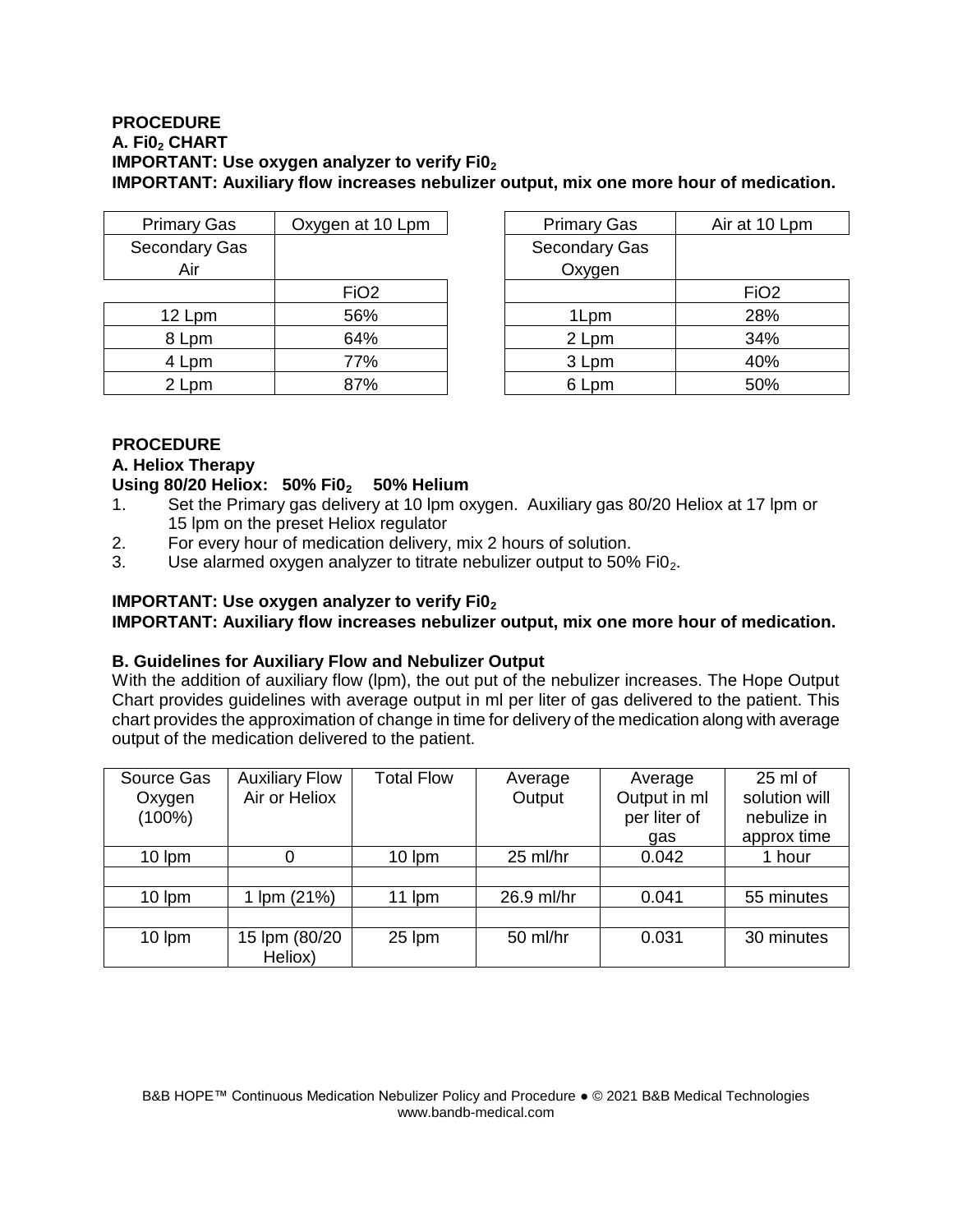

B&B HOPE™ Continuous Medication Nebulizer Policy and Procedure ● © 2021 B&B Medical Technologies www.bandb-medical.com